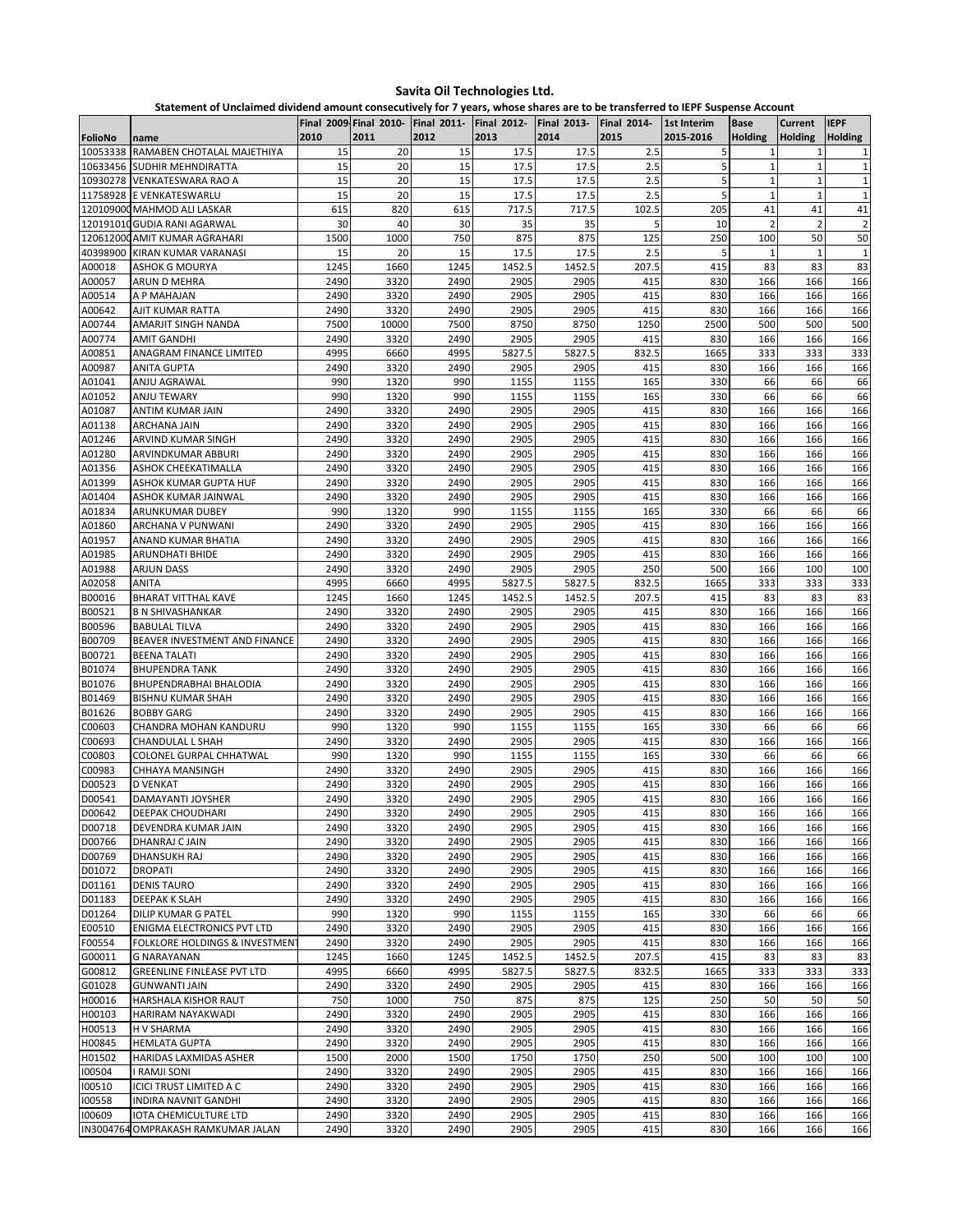**Statement of Unclaimed dividend amount consecutively for 7 years, whose shares are to be transferred to IEPF Suspense Account**

|                  |                                          |              | Final 2009 Final 2010- | <b>Final 2011-</b> | <b>Final 2012-</b> | <b>Final 2013-</b> | <b>Final 2014-</b> | 1st Interim | <b>Base</b>    | <b>Current</b> | <b>IEPF</b>    |
|------------------|------------------------------------------|--------------|------------------------|--------------------|--------------------|--------------------|--------------------|-------------|----------------|----------------|----------------|
| FolioNo          | name                                     | 2010         | 2011                   | 2012               | 2013               | 2014               | 2015               | 2015-2016   | <b>Holding</b> | <b>Holding</b> | <b>Holding</b> |
|                  | IN3004764 SANKET JAIN                    | 120          | 160                    | 120                | 140                | 140                | 20                 | 40          | 8              | 8              | 8              |
|                  | IN3008881 JAI SHEEL OBEROI               | 2490         | 3320                   | 2490               | 2905               | 2905               | 415                | 830         | 166            | 166            | 166            |
|                  | IN3010222 V SURENDER REDDY               | 2490         | 3320                   | 2490               | 2905               | 2905               | 415                | 830         | 166            | 166            | 166            |
|                  | IN3011352 LALITHAMBA G                   | 30           | 40                     | 30                 | 35                 | 35                 | 5                  | 10          | $\overline{2}$ | $\overline{2}$ | $\overline{2}$ |
|                  | IN3015572 HARJEET SINGH                  | 990          | 1320                   | 990                | 1155               | 1155               | 165                | 330         | 66             | 66             | 66             |
| J00017           | JOSEPH VINCENTE FLORIANO FERNA           | 1245         | 1660                   | 1245               | 1452.5             | 1452.5             | 207.5              | 415         | 83             | 83             | 83             |
| J00018           | JOSHI VIKAS VASANT                       | 615          | 820                    | 615                | 717.5              | 717.5              | 102.5              | 205         | 41             | 41             | 41             |
| J00605           | JAI PRAKASH THUKRAL                      | 2490         | 3320                   | 2490               | 2905               | 2905               | 415                | 830         | 166            | 166            | 166            |
| J00691<br>J00748 | JASUBEN V SANAVDA<br>JAYANDRA M WAGHELA  | 2490<br>2490 | 3320<br>3320           | 2490<br>2490       | 2905<br>2905       | 2905<br>2905       | 415<br>415         | 830<br>830  | 166<br>166     | 166<br>166     | 166<br>166     |
| J00866           | JAYSHREE M DESAI                         | 2490         | 3320                   | 2490               | 2905               | 2905               | 415                | 830         | 166            | 166            | 166            |
| J00901           | JESSI RATHOD                             | 2490         | 3320                   | 2490               | 2905               | 2905               | 415                | 830         | 166            | 166            | 166            |
| J00983           | JITUBHAI V SHAH                          | 2490         | 3320                   | 2490               | 2905               | 2905               | 415                | 830         | 166            | 166            | 166            |
| J01022           | <b>JULALSING RATHOD</b>                  | 2490         | 3320                   | 2490               | 2905               | 2905               | 415                | 830         | 166            | 166            | 166            |
| J01128           | JAFFER KHAN                              | 2490         | 3320                   | 2490               | 2905               | 2905               | 415                | 830         | 166            | 166            | 166            |
| J01267           | JAIN (RM) FINANCE INDIA PVT LTD          | 2490         | 3320                   | 2490               | 2905               | 2905               | 415                | 830         | 166            | 166            | 166            |
| K00583           | KAILASH CHANDRA VEERWAL                  | 2490         | 3320                   | 2490               | 2905               | 2905               | 415                | 830         | 166            | 166            | 166            |
| K00600           | KALAVATI N PATEL                         | 2490         | 3320                   | 2490               | 2905               | 2905               | 415                | 830         | 166            | 166            | 166            |
| K00762           | <b>KANCHAN JAIN</b>                      | 990          | 1320                   | 990                | 1155               | 1155               | 165                | 330         | 66             | 66             | 66             |
| K00968           | <b>KEERTHI INVESTMENTS</b>               | 2490         | 3320                   | 2490               | 2905               | 2905               | 415                | 830         | 166            | 166            | 166            |
| K00976           | <b>KESAR SINGH</b>                       | 2490         | 3320                   | 2490               | 2905               | 2905               | 415                | 830         | 166            | 166            | 166            |
| K01070           | <b>KIRAN JAIN</b>                        | 2490         | 3320                   | 2490               | 2905               | 2905               | 415                | 830         | 166            | 166            | 166            |
| K01244           | KRISHNA RAO D                            | 2490         | 3320                   | 2490               | 2905               | 2905               | 415                | 830         | 166            | 166            | 166            |
| K01253           | KRISHNACHANDRA MATHUR                    | 2490         | 3320                   | 2490               | 2905               | 2905               | 415                | 830         | 166            | 166            | 166            |
| K01379           | K V V SATYANARAYANA                      | 2490         | 3320                   | 2490               | 2905               | 2905               | 415                | 830         | 166            | 166            | 166            |
| K01579           | K KAMESHWARI                             | 2490         | 3320                   | 2490               | 2905               | 2905               | 415                | 830         | 166            | 166            | 166            |
| K01722           | <b>KANAN H PATEL</b>                     | 2490         | 3320                   | 2490               | 2905               | 2905               | 415                | 830         | 166            | 166            | 166            |
| L00648           | LEELA SRIVASTAVA                         | 2490         | 3320                   | 2490               | 2905               | 2905               | 415                | 830         | 166            | 166            | 166            |
| L00679           | <b>LLOYOS FINANCE LTD</b>                | 990          | 1320                   | 990                | 1155               | 1155               | 165                | 330         | 66             | 66             | 66             |
| L00736           | LEENA VASUDEVA                           | 2490         | 3320                   | 2490               | 2905               | 2905               | 415                | 830         | 166            | 166            | 166            |
| L00744           | LASHYA FISCAL SERVICES (P) LTD           | 4995         | 6660                   | 4995               | 5827.5             | 5827.5             | 832.5              | 1665        | 333            | 333            | 333            |
| M00012<br>M00015 | M SUDHAKARAN                             | 1245<br>2490 | 1660<br>3320           | 1245<br>2490       | 1452.5<br>2905     | 1452.5<br>2905     | 207.5<br>415       | 415<br>830  | 83<br>166      | 83<br>166      | 83             |
| M00526           | MADHAVI RAMAKANT SALVI<br>M PRAKASH      | 990          | 1320                   | 990                | 1155               | 1155               | 165                | 330         | 66             | 66             | 166<br>66      |
| M00530           | M RAJAKUMAR                              | 2490         | 3320                   | 2490               | 2905               | 2905               | 415                | 830         | 166            | 166            | 166            |
| M00556           | MADAN LAL DHALL                          | 2490         | 3320                   | 2490               | 2905               | 2905               | 415                | 830         | 166            | 166            | 166            |
| M00735           | MAHENDRA KUMAR                           | 2490         | 3320                   | 2490               | 2905               | 2905               | 415                | 830         | 166            | 166            | 166            |
| M00744           | MAHENDRA M JAIN                          | 2490         | 3320                   | 2490               | 2905               | 2905               | 415                | 830         | 166            | 166            | 166            |
| M00833           | <b>MAHINDER KAUR BATRA</b>               | 2490         | 3320                   | 2490               | 2905               | 2905               | 415                | 830         | 166            | 166            | 166            |
| M00871           | <b>MALTIBEN BHATT</b>                    | 2490         | 3320                   | 2490               | 2905               | 2905               | 415                | 830         | 166            | 166            | 166            |
| M00915           | <b>MANGILAL</b>                          | 990          | 1320                   | 990                | 1155               | 1155               | 165                | 330         | 66             | 66             | 66             |
| M00959           | <b>MANISH GUPTA</b>                      | 2490         | 3320                   | 2490               | 2905               | 2905               | 415                | 830         | 166            | 166            | 166            |
| M00995           | MANISHA N CHAUHAN                        | 2490         | 3320                   | 2490               | 2905               | 2905               | 415                | 830         | 166            | 166            | 166            |
| M01226           | <b>MEENA DEVI</b>                        | 2490         | 3320                   | 2490               | 2905               | 2905               | 415                | 830         | 166            | 166            | 166            |
| M01352           | MINAXIBEN MODI                           | 2490         | 3320                   | 2490               | 2905               | 2905               | 415                | 830         | 166            | 166            | 166            |
| M01380           | MITHLESH BHARDWAJ                        | 2490         | 3320                   | 2490               | 2905               | 2905               | 415                | 830         | 166            | 166            | 166            |
| M01439           | MOHD ALTAF RANGOONWALA                   | 990          | 1320                   | 990                | 1155               | 1155               | 165                | 330         | 66             | 66             | 66             |
| M01452           | <b>MOHINI TANDON</b>                     | 2490         | 3320                   | 2490               | 2905               | 2905               | 415                | 830         | 166            | 166            | 166            |
| M01531           | MUKESH KUMAR                             | 2490         | 3320                   | 2490               | 2905               | 2905               | 415                | 830         | 166            | 166            | 166            |
| M01551           | <b>MUKESH SHAH</b>                       | 2490         | 3320                   | 2490               | 2905               | 2905               | 415                | 830         | 166            | 166            | 166            |
| M01619           | <b>MANJU LATA</b>                        | 2490         | 3320                   | 2490               | 2905               | 2905               | 415                | 830         | 166            | 166            | 166            |
| M01701           | MITA BHATT                               | 2490         | 3320                   | 2490               | 2905               | 2905               | 415                | 830         | 166            | 166            | 166            |
| N00541           | <b>NAINA RAMNIK SHAH</b>                 | 2490         | 3320                   | 2490               | 2905               | 2905               | 415                | 830         | 166            | 166            | 166            |
| N00615           | NARASIMHA                                | 2490         | 3320                   | 2490               | 2905               | 2905               | 415                | 830         | 166            | 166            | 166            |
| N00653           | NARENDRA J MARFATIA                      | 2490         | 1320                   | 990                | 1155               | 1155               | 165                | 330         | 166            | 66             | 66             |
| N00692           | NARESH CHANDRA SAXENA                    | 2490         | 3320                   | 2490               | 2905               | 2905               | 415                | 830         | 166            | 166            | 166            |
| N00747           | NASEEM JHAVERI                           | 2490         | 3320                   | 2490               | 2905               | 2905               | 415                | 830         | 166            | 166            | 166            |
| N00847<br>N00879 | NAVNIDHI GUPTA<br>NEDIYINKAL SREENIVASAN | 990<br>990   | 1320<br>1320           | 990<br>990         | 1155<br>1155       | 1155<br>1155       | 165<br>165         | 330<br>330  | 66<br>66       | 66<br>66       | 66<br>66       |
| N00951           | NEETABEN MAHENDRAKUMAR PATE              | 2490         | 3320                   | 2490               | 2905               | 2905               | 415                | 830         | 166            | 166            | 166            |
| N01018           | NILESH M AHIR                            | 2490         | 3320                   | 2490               | 2905               | 2905               | 415                | 830         | 166            | 166            | 166            |
| N01074           | NIRJHAR NATH                             | 2490         | 3320                   | 2490               | 2905               | 2905               | 415                | 830         | 166            | 166            | 166            |
| N01100           | NIRMALA DEVI SHUKLA                      | 2490         | 3320                   | 2490               | 2905               | 2905               | 415                | 830         | 166            | 166            | 166            |
| N01146           | <b>NISHIT SHAH</b>                       | 2490         | 3320                   | 2490               | 2905               | 2905               | 415                | 830         | 166            | 166            | 166            |
| N01197           | NARENDRA R SHAH                          | 4995         | 6660                   | 4995               | 5827.5             | 5827.5             | 832.5              | 1665        | 333            | 333            | 333            |
| N01252           | <b>NITIN VIRKAR</b>                      | 2490         | 3320                   | 2490               | 2905               | 2905               | 415                | 830         | 166            | 166            | 166            |
| N01322           | NA GARAJAPPA B V                         | 2490         | 3320                   | 2490               | 2905               | 2905               | 415                | 830         | 166            | 166            | 166            |
| 000554           | OSCAR DRUGS PRIVATE LIMITED              | 1500         | 2000                   | 1500               | 1750               | 1750               | 250                | 500         | 100            | 100            | 100            |
| 000556           | OSCAR HOLDINGS PRIVATE LIMITED           | 990          | 1320                   | 990                | 1155               | 1155               | 165                | 330         | 66             | 66             | 66             |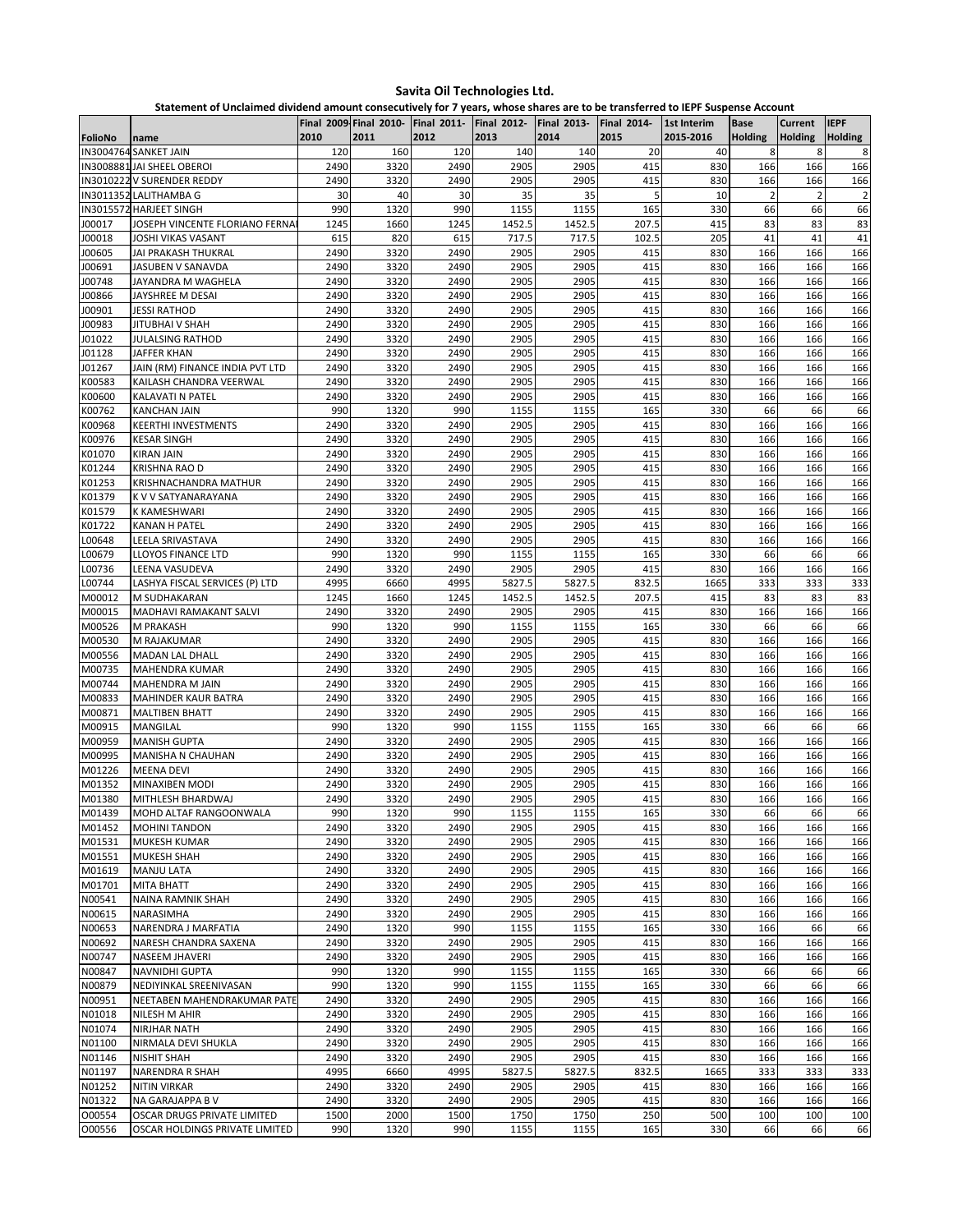**Statement of Unclaimed dividend amount consecutively for 7 years, whose shares are to be transferred to IEPF Suspense Account**

|                  |                                                      |              | Final 2009 Final 2010- | <b>Final 2011-</b> | <b>Final 2012-</b> | <b>Final 2013-</b> | <b>Final 2014-</b> | 1st Interim | <b>Base</b>    | <b>Current</b> | <b>IEPF</b>    |
|------------------|------------------------------------------------------|--------------|------------------------|--------------------|--------------------|--------------------|--------------------|-------------|----------------|----------------|----------------|
| FolioNo          | name                                                 | 2010         | 2011                   | 2012               | 2013               | 2014               | 2015               | 2015-2016   | <b>Holding</b> | <b>Holding</b> | <b>Holding</b> |
| P00526           | P P SINGH                                            | 2490         | 3320                   | 2490               | 2905               | 2905               | 415                | 830         | 166            | 166            | 166            |
| P00670           | PARESH DOSHI                                         | 2490         | 3320                   | 2490               | 2905               | 2905               | 415                | 830         | 166            | 166            | 166            |
| P00743           | <b>PARVEEN SYED</b>                                  | 2490         | 3320                   | 2490               | 2905               | 2905               | 415                | 830         | 166            | 166            | 166            |
| P00817           | PINA JITENDRA KUMAR GANDHI                           | 2490         | 3320                   | 2490               | 2905               | 2905               | 415                | 830         | 166            | 166            | 166            |
| P00879           | POONAM TALWAR                                        | 2490         | 3320                   | 2490               | 2905               | 2905               | 415                | 830         | 166            | 166            | 166            |
| P00911           | <b>PRABHUDAS PATEL</b>                               | 2490         | 3320                   | 2490               | 2905               | 2905               | 415                | 830         | 166            | 166            | 166            |
| P00914           | PRABODH PATEL                                        | 2490         | 3320                   | 2490               | 2905               | 2905               | 415                | 830         | 166            | 166            | 166            |
| P00968           | PRAFULBHAI B HARAKHANI                               | 2490         | 3320                   | 2490               | 2905               | 2905               | 415                | 830         | 166            | 166            | 166            |
| P01090           | PRANUBHAI J JOSHI                                    | 2490         | 3320                   | 2490               | 2905               | 2905               | 415                | 830         | 166            | 166            | 166            |
| P01153           | PRAVIN H CHAUHAN                                     | 2490         | 3320                   | 2490               | 2905               | 2905               | 415                | 830         | 166            | 166            | 166<br>166     |
| P01241           | PREM KISHORE GUPTA                                   | 2490<br>2490 | 3320                   | 2490<br>2490       | 2905<br>2905       | 2905<br>2905       | 415<br>415         | 830         | 166<br>166     | 166<br>166     | 166            |
| P01302<br>P01323 | PRITAM MALUKANI<br>PRITIMA KARDAM                    | 2490         | 3320<br>3320           | 2490               | 2905               | 2905               | 415                | 830<br>830  | 166            | 166            | 166            |
| P01374           | PUNJAB & SIND BANK                                   | 4995         | 6660                   | 4995               | 5827.5             | 5827.5             | 832.5              | 1665        | 333            | 333            | 333            |
| P01459           | PUSHPABEN OZA                                        | 2490         | 3320                   | 2490               | 2905               | 2905               | 415                | 830         | 166            | 166            | 166            |
| P01513           | PREMA KRISHNAN                                       | 990          | 1320                   | 990                | 1155               | 1155               | 165                | 330         | 66             | 66             | 66             |
| P01880           | P SUDHIR RAO                                         | 2490         | 3320                   | 2490               | 2905               | 2905               | 415                | 830         | 166            | 166            | 166            |
| P01932           | POPATLAL P JAIN                                      | 2490         | 3320                   | 2490               | 2905               | 2905               | 415                | 830         | 166            | 166            | 166            |
| R00531           | R PRAKSH GANDHI                                      | 2490         | 3320                   | 2490               | 2905               | 2905               | 415                | 830         | 166            | 166            | 166            |
| R00538           | R RAVINDRAN                                          | 2490         | 3320                   | 2490               | 2905               | 2905               | 415                | 830         | 166            | 166            | 166            |
| R00543           | R SUBRAMANYAM                                        | 2490         | 3320                   | 2490               | 2905               | 2905               | 415                | 830         | 166            | 166            | 166            |
| R00565           | RADHA RANGA                                          | 2490         | 3320                   | 2490               | 2905               | 2905               | 250                | 500         | 166            | 100            | 100            |
| R00713           | RAJEEV SADANA                                        | 2490         | 3320                   | 2490               | 2905               | 2905               | 415                | 830         | 166            | 166            | 166            |
| R00831           | RAJESH KUMAR MISHRA                                  | 2490         | 3320                   | 2490               | 2905               | 2905               | 415                | 830         | 166            | 166            | 166            |
| R01028           | RAM GOPAL MEHRA                                      | 2490         | 3320                   | 2490               | 2905               | 2905               | 165                | 330         | 166            | 66             | 66             |
| R01042           | RAM NIWAS AGRAWAL                                    | 2490         | 3320                   | 2490               | 2905               | 2905               | 415                | 830         | 166            | 166            | 166            |
| R01258           | RAMMURTI NANDLAL GUPTA                               | 2490         | 3320                   | 2490               | 2905               | 2905               | 415                | 830         | 166            | 166            | 166            |
| R01338           | RASHMI M DOSHI                                       | 2490         | 3320                   | 2490               | 2905               | 2905               | 415                | 830         | 166            | 166            | 166            |
| R01349           | RASHMIKA PATEL                                       | 2490         | 3320                   | 2490               | 2905               | 2905               | 415                | 830         | 166            | 166            | 166            |
| R01623           | <b>RITA D RAO</b>                                    | 990          | 1320                   | 990                | 1155               | 1155               | 165                | 330         | 66             | 66             | 66             |
| R01811           | <b>RAHMAT PARWEEN</b>                                | 2490         | 3320                   | 2490               | 2905               | 2905               | 415                | 830         | 166            | 166            | 166            |
| R01903           | RADHARANI ROY CHOWDHURY                              | 2490         | 3320                   | 2490               | 2905               | 2905               | 415                | 830         | 166            | 166            | 166            |
| R02041           | RAVINDRA GANPATRAO DHAWANE                           | 2490         | 3320                   | 2490               | 2905               | 2905               | 415                | 830         | 166            | 166            | 166            |
| R02070           | RAMESH JETHANI                                       | 2490         | 3320                   | 2490               | 2905               | 2905               | 415                | 830         | 166            | 166            | 166            |
| R02095<br>R02239 | RAJESH JAIN                                          | 2490<br>2490 | 3320<br>3320           | 2490<br>2490       | 2905<br>2905       | 2905<br>2905       | 415<br>415         | 830<br>830  | 166<br>166     | 166<br>166     | 166<br>166     |
| R02288           | <b>RAJESH PATEL</b><br>RINKU M SHAH                  | 990          | 1320                   | 990                | 1155               | 1155               | 165                | 330         | 66             | 66             | 66             |
| R02586           | R M GOVINDAN                                         | 2490         | 3320                   | 2490               | 2905               | 2905               | 415                | 830         | 166            | 166            | 166            |
| R02653           | <b>RICHA LALA</b>                                    | 2490         | 3320                   | 2490               | 2905               | 2905               | 415                | 830         | 166            | 166            | 166            |
| R02694           | RAGHUNATH PANDURANG HUREKAF                          | 2490         | 3320                   | 2490               | 2905               | 2905               | 415                | 830         | 166            | 166            | 166            |
| R02818           | <b>REETA PRAKASH MARDIA</b>                          | 2490         | 3320                   | 2490               | 2905               | 2905               | 415                | 830         | 166            | 166            | 166            |
| S00016           | <b>SANJAY MORRIS DAVIDSON</b>                        | 1245         | 1660                   | 1245               | 1452.5             | 1452.5             | 207.5              | 415         | 83             | 83             | 83             |
| S00017           | SANJEEV K SETH                                       | 1245         | 1660                   | 1245               | 1452.5             | 1452.5             | 207.5              | 415         | 83             | 83             | 83             |
| S00022           | SHAILENDRA KUMAR YODAV                               | 1245         | 1660                   | 1245               | 1452.5             | 1452.5             | 207.5              | 415         | 83             | 83             | 83             |
| S00061           | <b>SEEMA MUNJAL</b>                                  | 1245         | 1660                   | 1245               | 1452.5             | 1452.5             | 207.5              | 415         | 83             | 83             | 83             |
| S00503           | <b>S B SHARMA</b>                                    | 2490         | 3320                   | 2490               | 2905               | 2905               | 415                | 830         | 166            | 166            | 166            |
| <b>SO0508</b>    | S BHASKAR                                            | 2490         | 3320                   | 2490               | 2905               | 2905               | 415                | 830         | 166            | 166            | 166            |
| S00629           | SAMIKSH INVESTMENT PVT LTD                           | 2490         | 3320                   | 2490               | 2905               | 2905               | 415                | 830         | 166            | 166            | 166            |
| S00664           | SANDEEP KUMAR                                        | 2490         | 3320                   | 2490               | 2905               | 2905               | 415                | 830         | 166            | 166            | 166            |
| S00757           | <b>SANJAY GARG</b>                                   | 2490         | 3320                   | 2490               | 2905               | 2905               | 415                | 830         | 166            | 166            | 166            |
| S00812           | SANJEEV DEEPAK                                       | 2490         | 3320                   | 2490               | 2905               | 2905               | 415                | 830         | 166            | 166            | 166            |
| S00938           | SARLA AHUJA                                          | 990          | 1320                   | 990                | 1155               | 1155               | 165                | 330         | 66             | 66             | 66             |
| S00982           | <b>SAROJ NAIK</b>                                    | 2490         | 3320                   | 2490               | 2905               | 2905               | 415                | 830         | 166            | 166            | 166            |
| S01068           | SATNAM KAUR BAGGA                                    | 1500         | 2000                   | 1500               | 1750               | 1750               | 250                | 500         | 100            | 100            | 100            |
| S01074           | <b>SATWANT KAUR</b>                                  | 2490         | 3320                   | 2490               | 2905               | 2905               | 415                | 830         | 166            | 166            | 166            |
| S01256           | SHAHBEGUM FARISHTA                                   | 990          | 1320                   | 990                | 1155               | 1155               | 165                | 330         | 66             | 66             | 66             |
| S01452           | SHARMILA HIRENDERNATH                                | 2490         | 3320                   | 2490               | 2905               | 2905               | 415                | 830         | 166            | 166            | 166            |
| S01536           | SHETH MASURKAR CONST PVT LTD                         | 2490         | 1320                   | 990                | 1155               | 1155               | 165                | 330         | 166            | 66             | 66             |
| S01712           | SHYAMA DEVI VAIDYA                                   | 2490         | 3320                   | 2490               | 2905               | 2905               | 415                | 830         | 166            | 166            | 166            |
| S01758           | SIYA AGRAWAL                                         | 2490         | 3320                   | 2490               | 2905               | 2905               | 415                | 830         | 166            | 166            | 166            |
| S01774           | SMITA UDAY NAGARKAR                                  | 2490         | 3320                   | 2490               | 2905               | 2905               | 415                | 830         | 166            | 166            | 166            |
| S01859           | SOUTHERN INDIA DEPOSITORY SERVI                      | 18495        | 23340                  | 17505              | 20422.5            | 20422.5            | 2917.5             | 5835        | 1233           | 1167           | 1167           |
| S01892<br>S02372 | STERLITE INDUSTRIES INDIA LTD<br><b>SUSHIL KUMAR</b> | 4995<br>2490 | 6660<br>3320           | 4995<br>2490       | 5827.5<br>2905     | 5827.5<br>2905     | 832.5<br>415       | 1665<br>830 | 333<br>166     | 333<br>166     | 333<br>166     |
| S02566           | SAI KRISHNA K                                        | 2490         | 3320                   | 2490               | 2905               | 2905               | 415                | 830         | 166            | 166            | 166            |
| S02614           | <b>SANTOSH PODDAR</b>                                | 2490         | 3320                   | 2490               | 2905               | 2905               | 415                | 830         | 166            | 166            | 166            |
| S02989           | SAROJ K GUPTA                                        | 2490         | 3320                   | 2490               | 2905               | 2905               | 415                | 830         | 166            | 166            | 166            |
| S03072           | <b>S R BANSAL</b>                                    | 2490         | 3320                   | 2490               | 2905               | 2905               | 415                | 830         | 166            | 166            | 166            |
| S07345           | S BHAGAVATHI                                         | 2490         | 3320                   | 2490               | 2905               | 2905               | 415                | 830         | 166            | 166            | 166            |